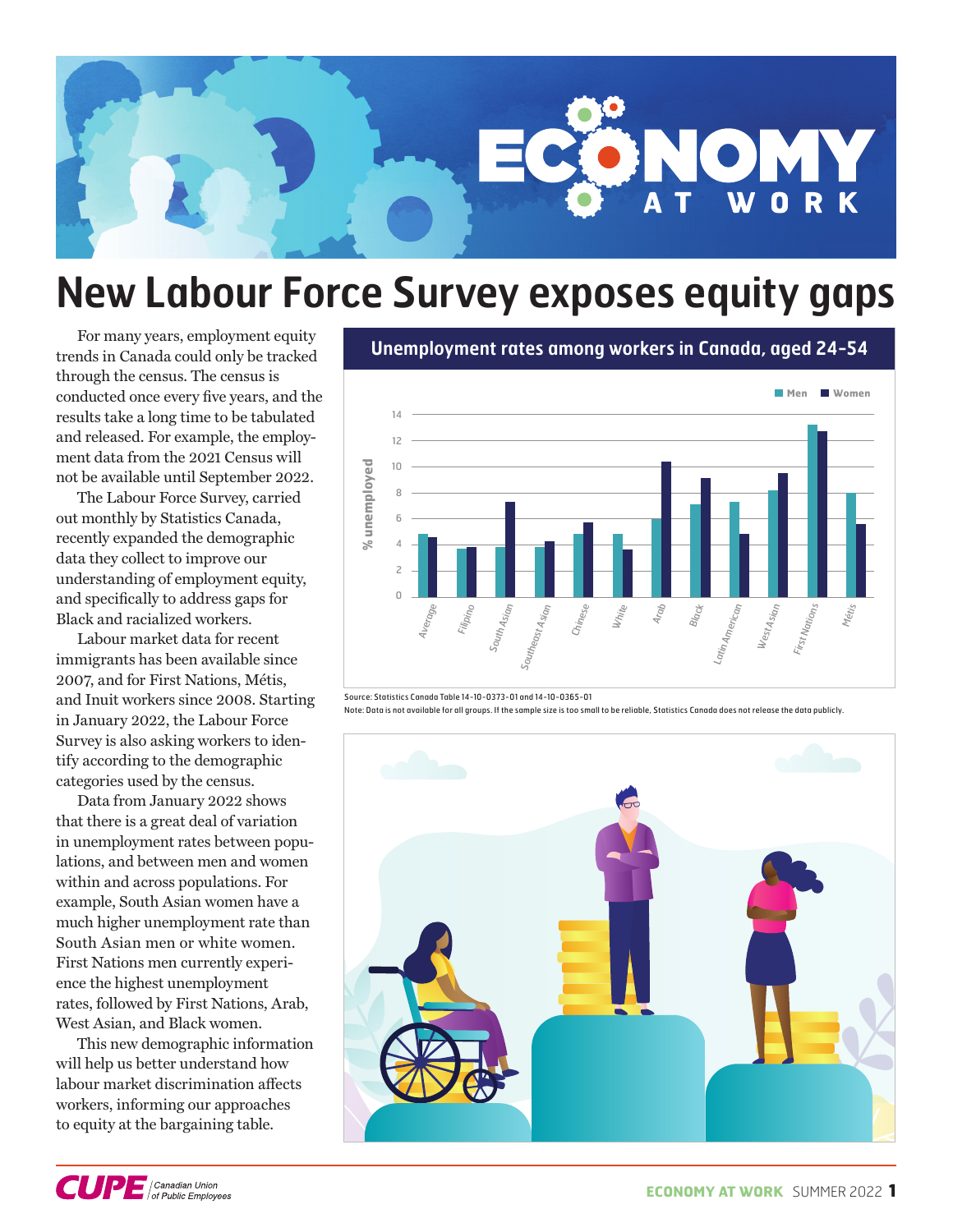# **Provincial finances improve, but spending does not**



The financial situation for the provinces improved dramatically over the past year. When added together, 2021 provincial budget forecasts estimated a total deficit of \$76 billion for the 2021 fiscal year. But the 2022 provincial budgets revealed that actual deficits for 2021 were only \$24 billion.

Ontario saw the greatest reduction in their deficit, with a drop of nearly \$20 billion. Alberta was a close second with a deficit reduction of \$15 billion.

Lower government deficits might seem like good news for public services that have been struggling with austerity since the 2008 financial crisis. But this is not necessarily the case.

Deficits were reduced because provincial revenues increased at a higher-than-expected rate. Strong economic growth and higher prices for natural resources contributed to this increase. Provincial incomes were also boosted by inflation, largely through increased sales and corporate tax revenue stemming from higher prices.

Unfortunately, while inflation increases government revenue numbers, it also helps governments seem like they are spending more when they are actually spending less.

When we compare program spending plans in the 2021 and 2022 provincial budgets, three provinces – Alberta, Manitoba, and Newfoundland and Labrador – have reduced spending year over year.

The other seven provinces appear to have substantial spending increases.

However, once we adjust for inflation and population growth, these apparently healthy spending increases turn out to be either negligible or non-existent. Adjusted numbers show British Columbia

**Continued on page 3**

### **Provincial deficits shrunk over 2021**

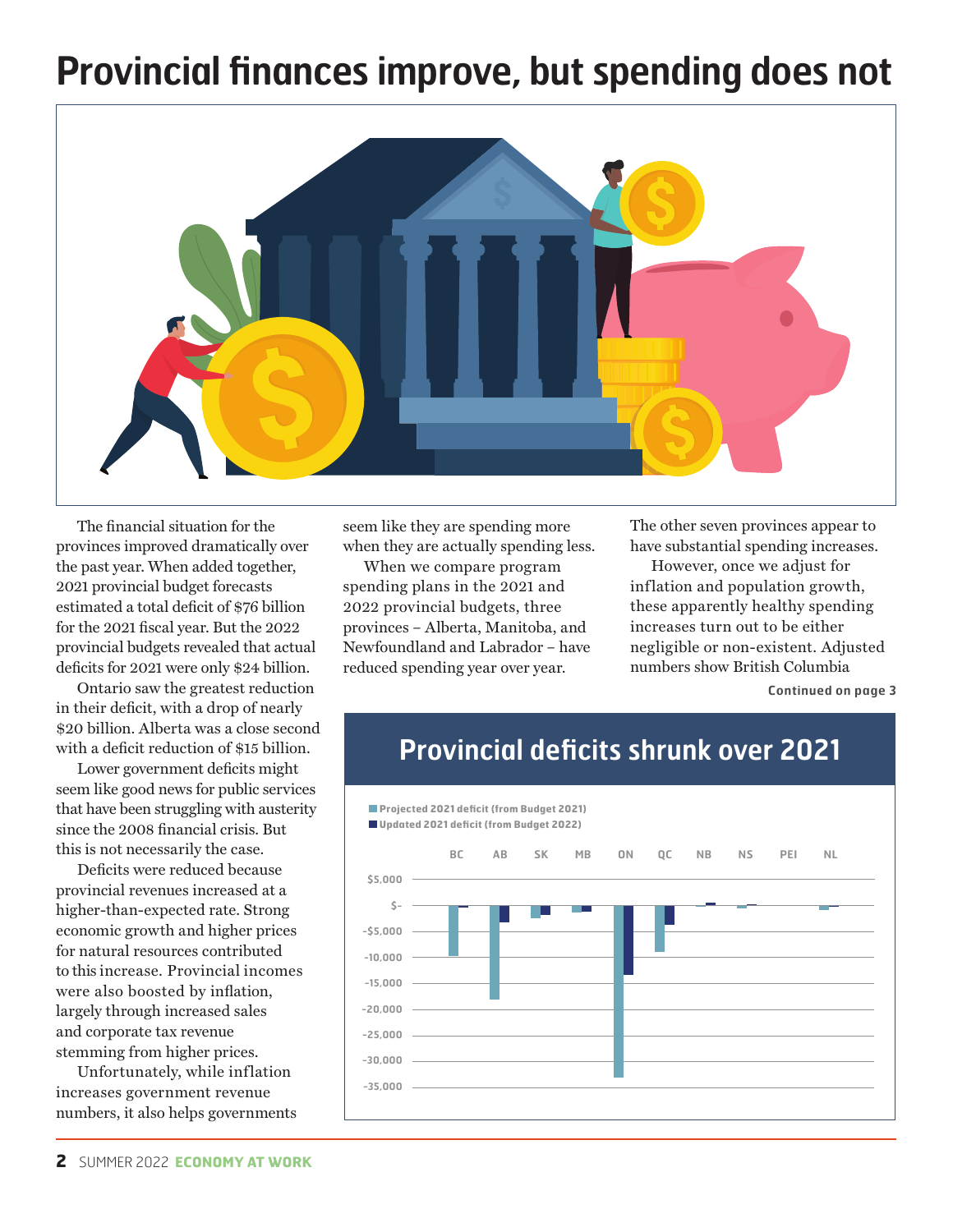#### **Continued from page 2**

with the largest spending increase at 0.9%, followed by Quebec at 0.7%. Given that inflation in 2022 is expected to be double than it was in 2021, these increases will likely get swamped before the year is out.

Governments use smoke and mirrors to make it look like they are spending more than they really are. As workers who deliver public services, we know that underfunding and cuts to public services negatively impact marginalized communities the most. To hold governments to account, it is crucial for us to keep track of spending commitments, while making sure to adjust for inflation and population growth.

#### **Change in provincial expenditures between 2021 and 2022 after adjusting for inflation and population growth**



# **Understanding labour shortages**

When the pandemic began, Canada was hit with a wave of job losses. The labour market recovered these jobs by the end of 2021. Very quickly, however, economists who had been concerned about pandemic-related unemployment started to raise concerns about the opposite problem – labour shortages.

In the two years prior to the pandemic, there were between 500,000 and 600,000 job vacancies across Canada. This number skyrocketed to 900,000 vacancies by the final half of 2021.

As worker advocates, it is important for us to understand what is behind the huge increase in unfilled positions. While employers and governments often claim that job vacancy numbers reflect a lack of qualified workers, this is not always the case.

For example, if we see job vacancies rising in a sector where compensation remains steady, it may be that the number of unfilled positions reflects a lack of people willing to work for the wages offered. Instead of raising wages to appropriate levels, however, many employers are recruiting migrant workers to fill the gaps.

We can see this specific scenario playing out right now in the Canadian health care sector.

The health care sector was already recording higher than average rates of unfilled positions before the pandemic. Between the start of the pandemic and the end of 2021, the number of unfilled positions nearly doubled, from 64,000 to 126,000.

These vacancies are linked to low wages. Despite the large number of openings and the desperate need for workers, wages in the health care sector have not even kept up with inflation. This slow wage growth is directly

related to political interference in collective bargaining, as provincial governments across Canada have legislated annual caps to public sector wage increases as low as 1%.

In other instances, job vacancies stem from a lack of available hours. A good example of this can be seen in Canada's accommodation and food services sector.

The accommodation and food services sector has the highest number of unfilled positions in Canada. It is also the only sector over the past year in which hourly wages have increased faster than the rate of inflation.

Given the unusually high number of open positions in the sector, economists would expect current staff to be working more hours to cover the shortages. However, the average number of hours worked in the sector were lower in 2021 (26.4 hours per week) than they were in

**Continued on page 4**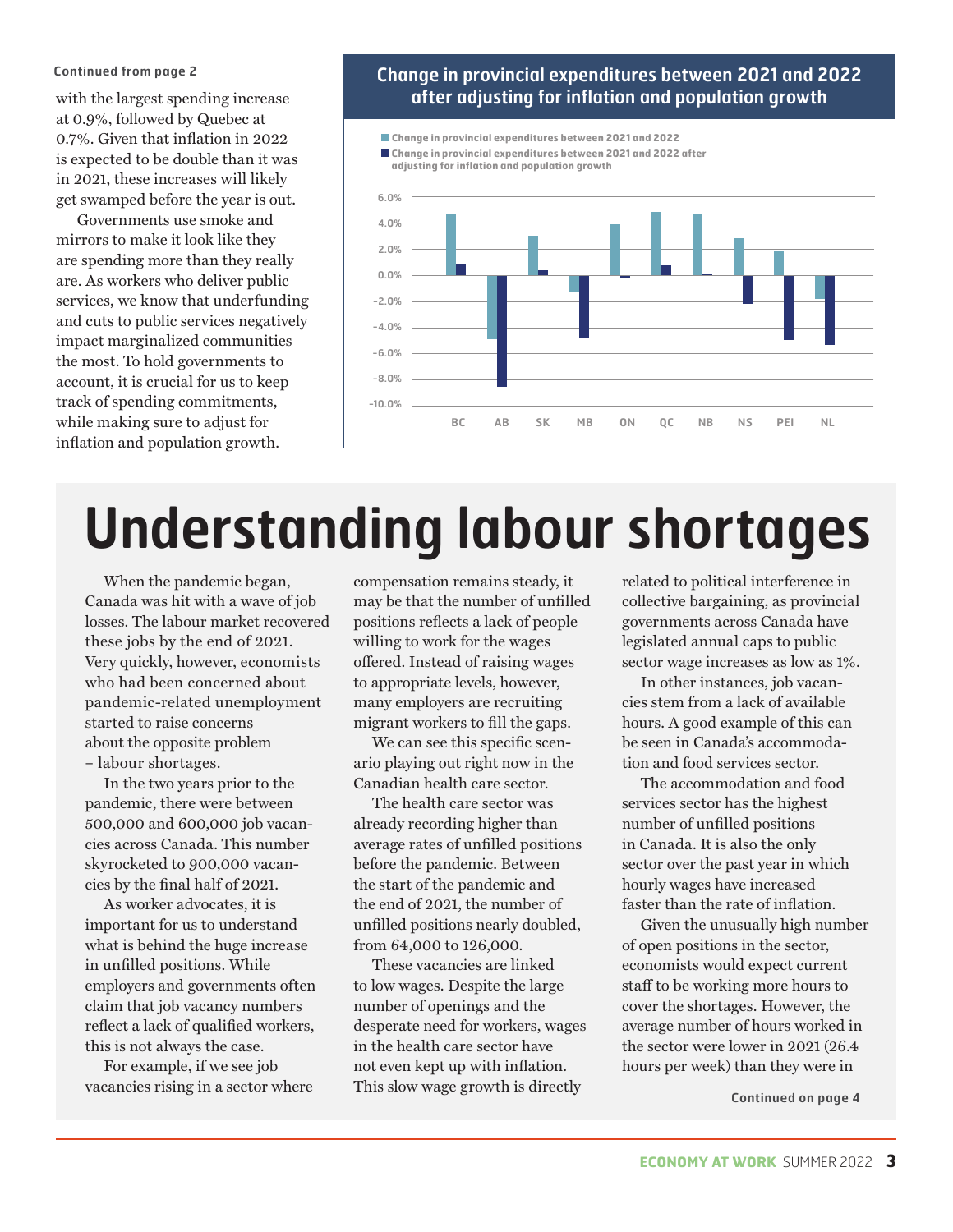### **Change in average hourly wage offered for job vacancies between Q4 2020 and Q4 2021, adjusted for inflation**



Source: Statistics Canada Table 14-10-0326-01

#### **Continued from page 3**

2019 (28.3 hours per week). The data thus suggests that although wages in the sector have increased, employers still aren't offering enough hours per week for workers to make ends meet.

In these first two scenarios, what appears to be a labour shortage is instead a shortage of sufficient wages and hours. A true labour shortage, on the other hand, may be indicated when we see job vacancies increase despite concurrent increases in wages and hours. This is likely the case for Canada's information, culture, and recreation sector, which is seeing a high job vacancy rate despite a nearly 7% increase in wages offered for

vacant positions and an increase in weekly hours (from 31.6 per week in 2019 to 34 hours per week in 2021).

Even though the data suggests that many job vacancies in Canada are tied to insufficient wages and hours rather than a lack of workers, employers are claiming that they need more "flexibility" to fill positions. Rather than ensuring fair working conditions, employers are pressuring governments to weaken labour legislation and unemployment protections. Employers are also advocating for an increase in temporary and precarious workers, including those who, under the Temporary

Foreign Workers Program, are tied to a single employer.

Such an approach exploits migrant and immigrant workers and keeps all of us in a race to the bottom. The growth of low-paid, precarious work is the result of decades of Liberal and Conservative governments which have eroded worker rights. Our current job vacancy rates are rooted in these long-term attacks. We cannot fix our job vacancy problem by leaving immigrant and migrant workers at the bottom of the labour market. We must continue our fight for decent work for all.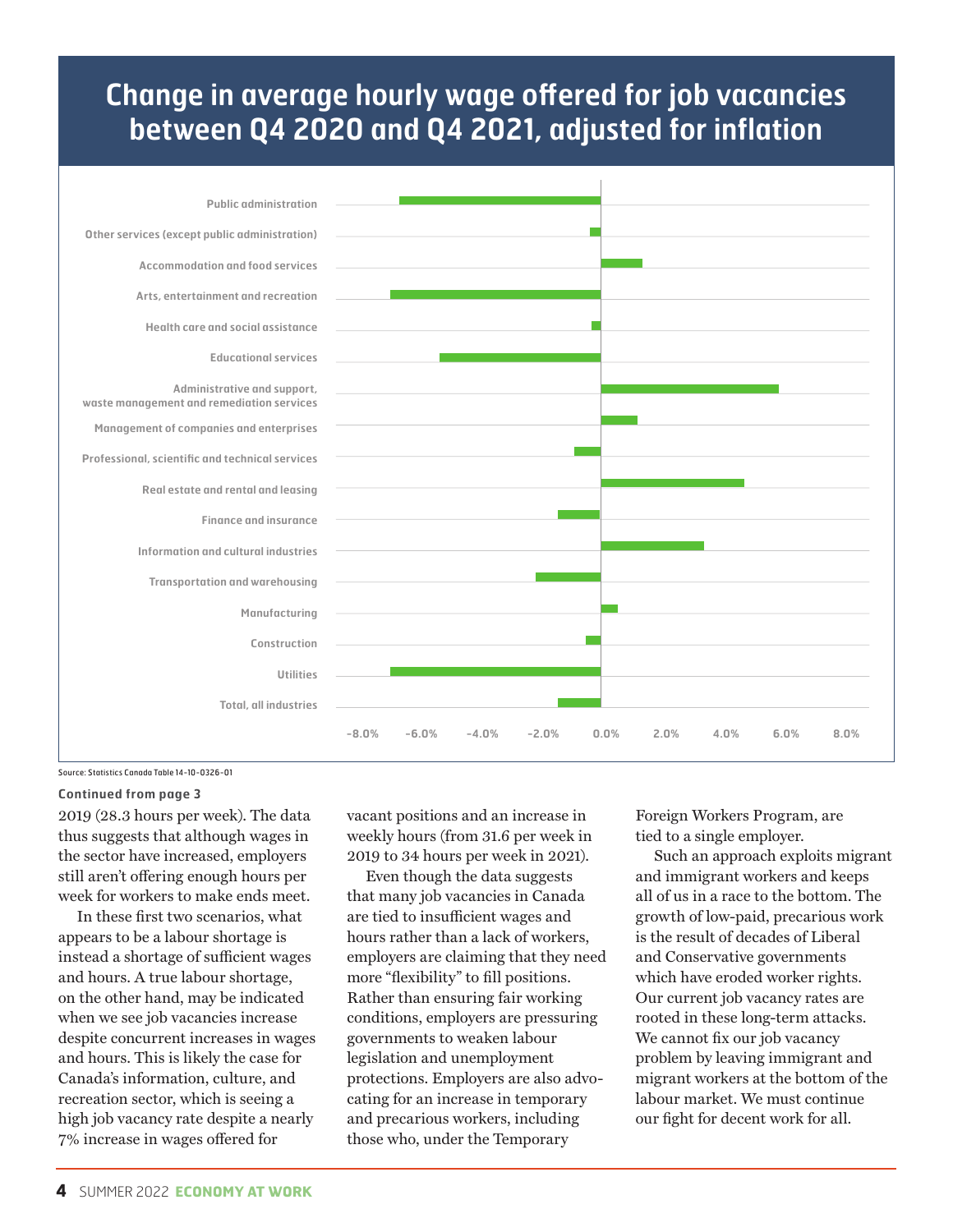## **Canada continues to lose affordable rental housing**



The Canadian Mortgage and Housing Corporation (CMHC) puts out a regular report on rental housing costs and affordability across Canada.

CMHC uses the price of all currently rented apartments to assess affordability. This means that it does not include prices listed for vacant apartments, which are usually higher.

A rental is considered affordable if the rent costs less than 30% of your household's monthly income before taxes.

This chart shows how many hours at the average wage in each city a person would have to work per month to afford a 2-bedroom rental apartment.

The data shows that in most cities the average 2-bedroom apartment became less affordable during the pandemic. This trend has only accelerated in 2022. More recent data from Rentals.ca shows that the average



#### **Monthly hours needed at average wage to afford 2-bedroom rental**

rent for all properties increased by 9% between April 2021 and April 2022.

Canada has a shortage of purpose-built rentals that are affordable for working people. Housing is increasingly out of reach for minimum-wage workers and people who rely on social assistance.

Inflation and higher interest rates will only make things worse. The higher cost of borrowing will mean higher mortgage costs for landlords and higher costs for new buildings. All of this will get passed on to the renter.

Households that lack access to affordable housing are disproportionately led by women, and feature an over-representation of Indigenous people, people with disabilities, immigrants and refugees, youth and older adults, and members of racialized communities. While the federal government has taken steps to increase the supply of affordable housing, they are nowhere near the scale needed. We need a massive and immediate investment in public and non-market housing from all levels of government to address the rental housing affordability crisis.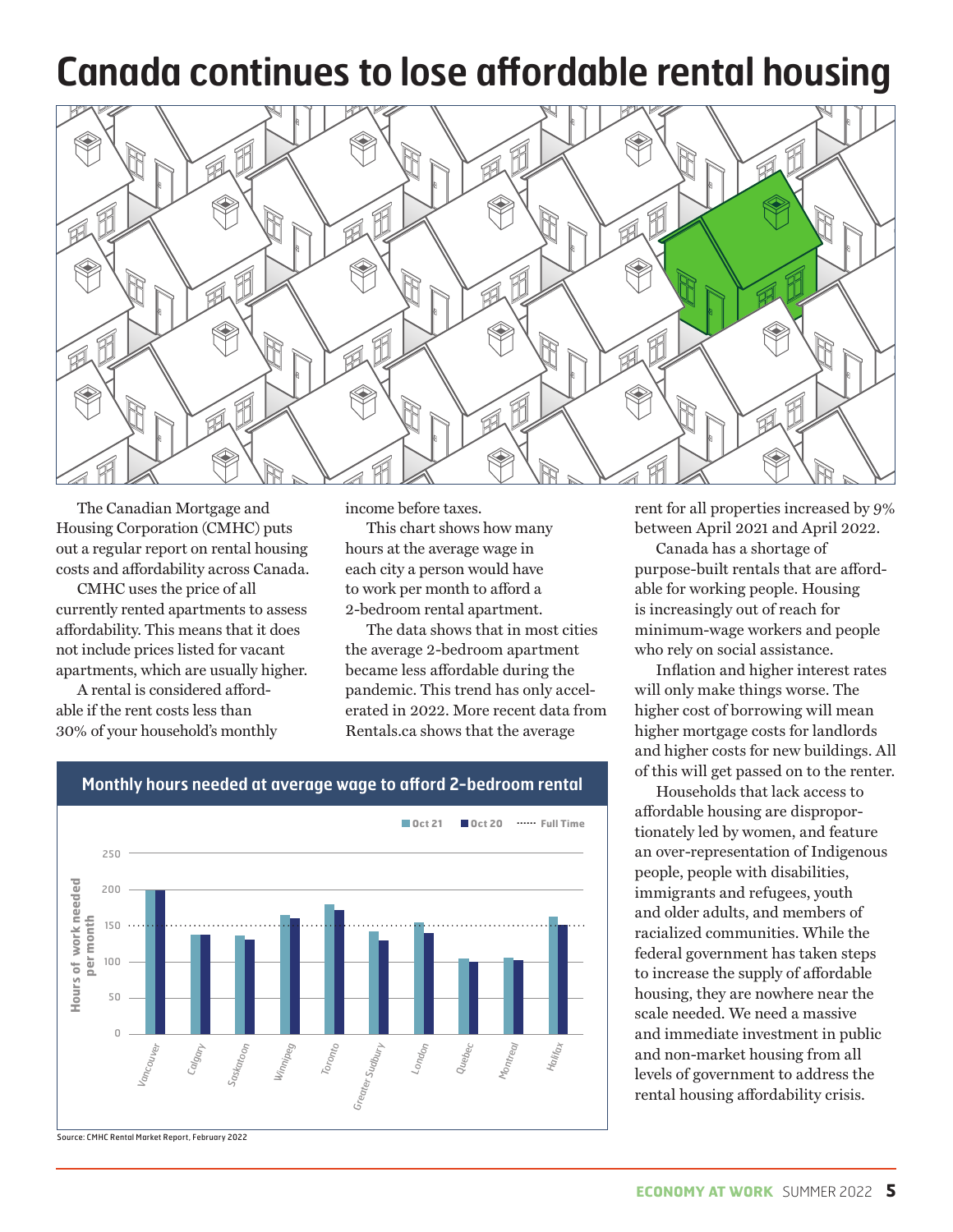# **Home ownership and rising interest rates**

Housing prices, already high across Canada, skyrocketed during the pandemic. Prices rose by more than 30% between the end of 2019 and the end of 2021.

Many are hoping that rising interest rates will help cool Canada's overheated housing market. However, this will not make home ownership more affordable for the average working family.

### **Out of Reach – Average House Prices**



Source: CREA, Statisics Canada, Author's calculations



The amount of money that banks can lend for a mortgage is regulated by the federal government. It depends on your income and existing debt load, as well as expected heating costs and property taxes for the house you are purchasing. By law, your mortgage payments plus these other items cannot total more than 44% of your before-tax income.

Higher interest rates increase the cost of your mortgage payments, and so reduce the amount of money that a bank can offer you in a mortgage. This can add up quickly.

For a household earning the median income of \$110,000, a 2% increase in interest rates would reduce their maximum mortgage by \$90,000. (Median household income means that half of households make more money, and half of households make less).

This chart shows the average price of homes sold in each province in April 2022. Next to that is the maximum offer that a household with the median income could place on a house at current mortgage rates (4.6%), assuming they had saved up a 20% down payment.

In Canada's three largest provinces – British Columbia, Ontario, and Quebec – the average house price is out of reach for a household with the median income and a 20% down payment. Nova Scotia is getting very close to that line.

With rising interest rates, the majority of households will find themselves locked out of the housing market because there simply are no houses available at the amount they are allowed to borrow. Meanwhile, saving for a down payment will become even more difficult as rental costs surge above the affordability bar set for home ownership.